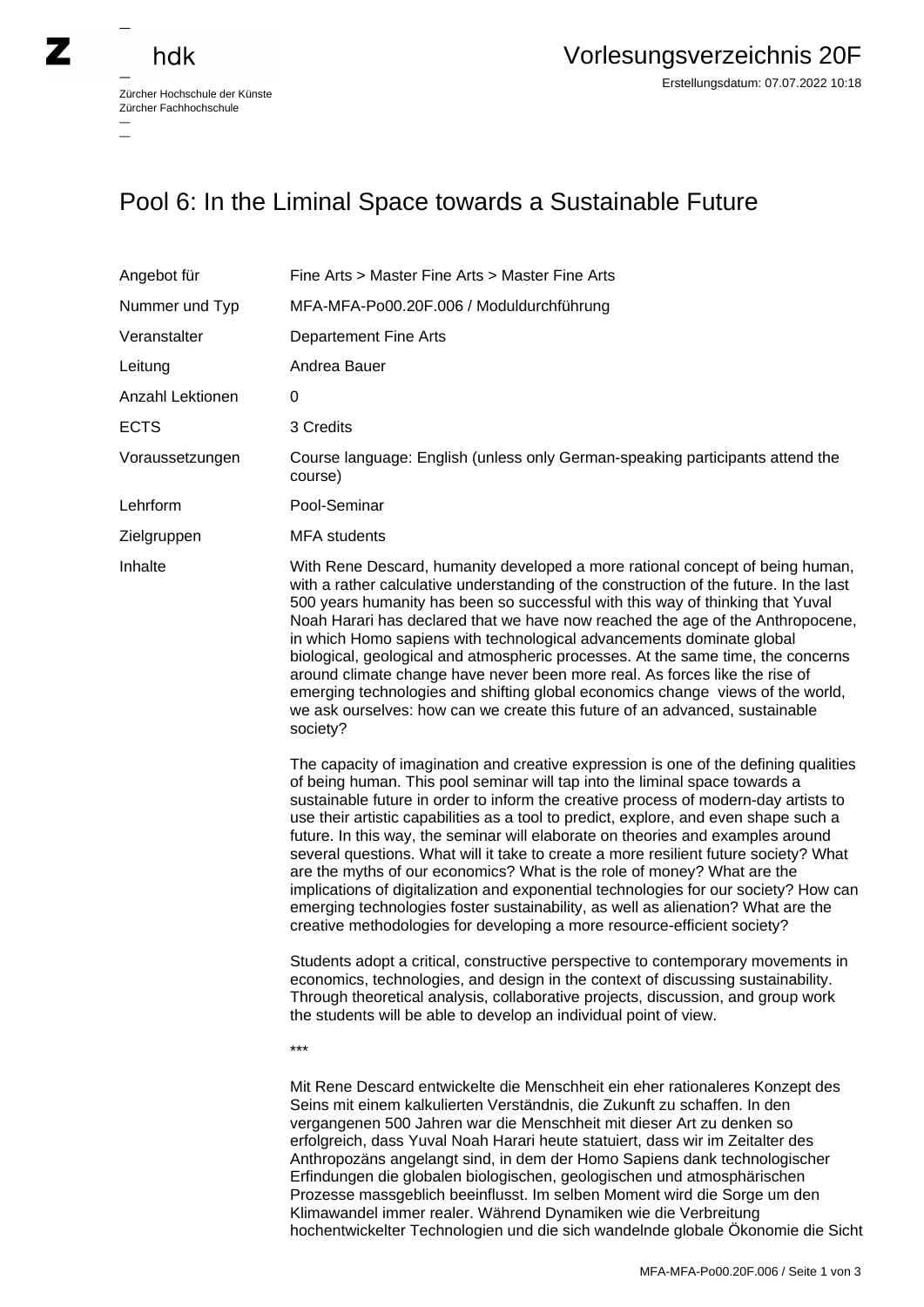auf die Welt verändern, stellt sich uns die Frage, wie eine nachhaltige Zukunft aussehen kann.

Die Fähigkeit der Vorstellungskraft und des kreativen Schaffens ist eine der bestechendsten Eigenschaften des Menschseins. Das Pool-Seminar wird den Grenzbereich in Richtung dieser nachhaltigen Zukunft erörtern, um den kreativen Prozess moderner Künstler zu inspirieren, damit diese ihre künstlerischen Fähigkeiten zur Erforschung, Vorherbestimmung, und Gestaltung einer solchen Zukunft nutzen.

Das Pool-Seminar wird auf Theorien und Beispiele zur Nachhaltigkeit eingehen und fragen: Wie kann eine nachhaltige Gesellschaft in Zukunft aussehen? Was sind die Mythen unseres Wirtschaftens? Welche Rolle spielt Geld? Welche Auswirkungen haben Digitalisierung und aufstrebende Technologien auf unsere Gesellschaft? Wie können aufstrebende Technologien Nachhaltigkeit sowie Entfremdung fördern? Was sind die gestalterischen Methoden, um eine ressourceneffiziente Gesellschaft zu entwickeln?

Die Studierenden erhalten eine kritisch-konstruktive Perspektive hinsichtlich zeitgenössische Strömungen zu Wirtschaft, Technologie und Design im Kontext der Nachhaltigkeitsdiskussion. Durch theoretische Analysen, konkrete Projekte, Diskussion und Gruppenarbeit werden die Studierenden in der Lage sein, eine individuelle Position zu entwickeln.

About the teacher | Informationen zur Lehrperson:

|                                          | Andrea Bauer is an innovation consultant, advisor, and author on digital strategy.<br>She is the founder of BEAM Innovation Studio, a boutique business consultancy<br>that creates innovations and novel processes for digital business development, a<br>lecturer in "Sustainable Business Design" and "Future Technologies" in the Strategic<br>Design Masters programme at the Design Academy Berlin, and the co-founder of<br>D.DAY Network, a thinktank and community of leading thinkers and creators<br>dedicated to helping aspire to and establish a holistic understanding of the effects<br>of our digital era. As an author, her latest book The Krypto Economy was<br>published in 2017. Her first book, Trusting in Mobile Payment was published in<br>2013. |
|------------------------------------------|-----------------------------------------------------------------------------------------------------------------------------------------------------------------------------------------------------------------------------------------------------------------------------------------------------------------------------------------------------------------------------------------------------------------------------------------------------------------------------------------------------------------------------------------------------------------------------------------------------------------------------------------------------------------------------------------------------------------------------------------------------------------------------|
|                                          | By always being fascinated by the question of how technology can improve our<br>everyday lives, she has become a project, innovation, network, and<br>communications specialist, who loves establishing new solutions and innovation<br>spaces to connect different disciplines, inspire greater understanding, and foster a<br>larger social impact. To this end, she is a contributor to innovation platforms like<br>CIVICHUB, POC21, and re: publica in the role of a committee member, host, and<br>co-creator. She also supports young start-ups with mentorship in Project Flying<br>Elephant and startupbootcamp. Her partner network includes OuiShare,<br>PandoraHub, Fab.city, Perestroika, and many other creative and technology<br>collectives.               |
| Bibliographie /<br>Literatur             | A list with selected literature will be provided about 2 weeks before the pool<br>seminar starts.                                                                                                                                                                                                                                                                                                                                                                                                                                                                                                                                                                                                                                                                           |
|                                          | ***                                                                                                                                                                                                                                                                                                                                                                                                                                                                                                                                                                                                                                                                                                                                                                         |
|                                          | Die Literaturliste folgt ca. zwei Wochen vor Seminarbeginn.                                                                                                                                                                                                                                                                                                                                                                                                                                                                                                                                                                                                                                                                                                                 |
| Leistungsnachweis /<br>Testatanforderung | Min. 80 % attendance                                                                                                                                                                                                                                                                                                                                                                                                                                                                                                                                                                                                                                                                                                                                                        |
| Termine                                  | Time: 10:00 - 18:00 o'clock                                                                                                                                                                                                                                                                                                                                                                                                                                                                                                                                                                                                                                                                                                                                                 |
|                                          | 23 March<br>24 March<br>25 March                                                                                                                                                                                                                                                                                                                                                                                                                                                                                                                                                                                                                                                                                                                                            |